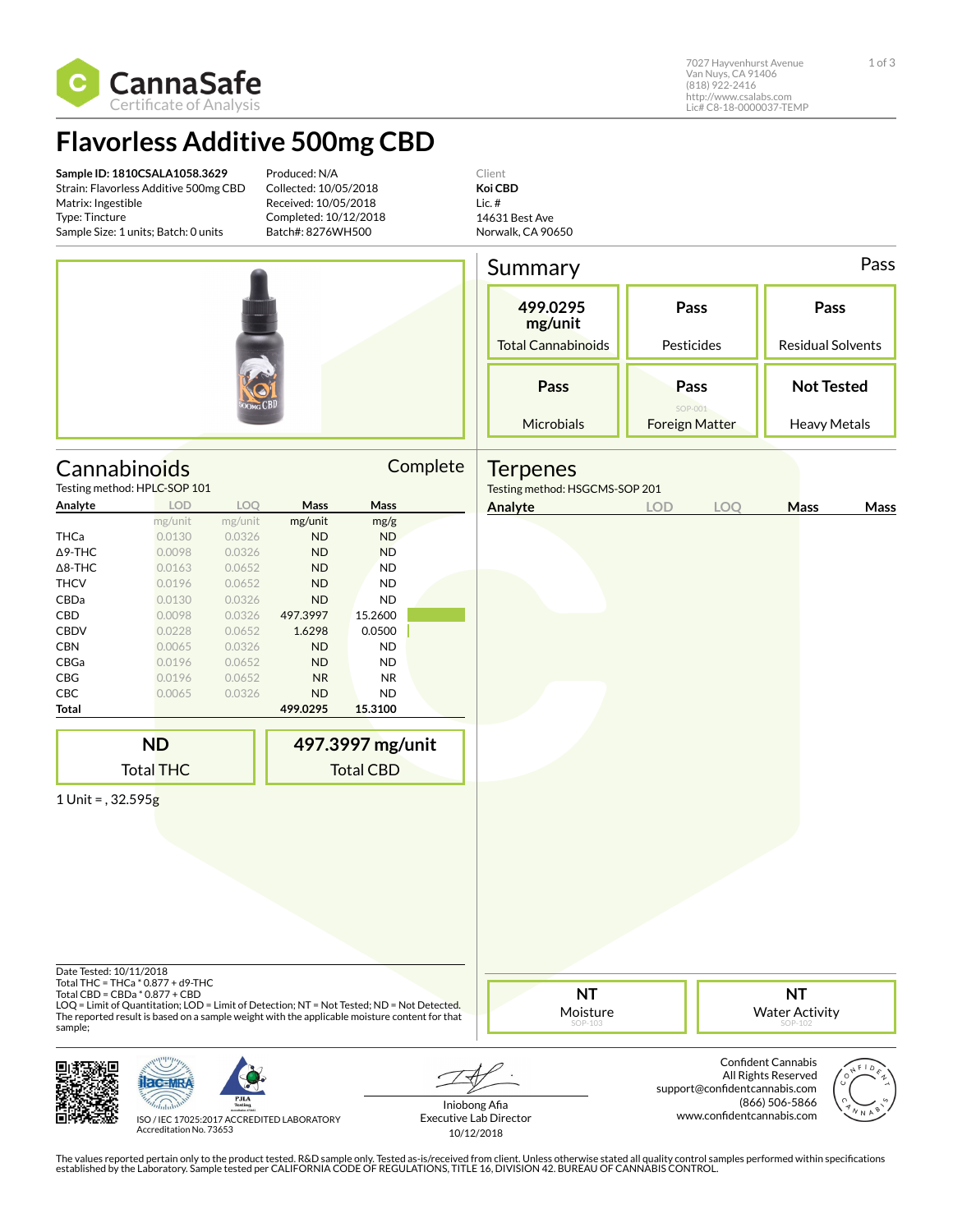

7027 Hayvenhurst Avenue 2 of 3 Van Nuys, CA 91406 (818) 922-2416 http://www.csalabs.com Lic# C8-18-0000037-TEMP

# **Flavorless Additive 500mg CBD**

**Sample ID: 1810CSALA1058.3629** Strain: Flavorless Additive 500mg CBD Matrix: Ingestible Type: Tincture Sample Size: 1 units; Batch: 0 units

Produced: N/A Collected: 10/05/2018 Received: 10/05/2018 Completed: 10/12/2018 Batch#: 8276WH500

Client **Koi CBD** Lic. # 14631 Best Ave Norwalk, CA 90650

### Pesticides

Test Method: LCMS & GCMS-SOP 301

| Analyte             | <b>LOD</b> | LOO        | Limit  | Mass       | <b>Status</b> | Analyte                 | LOD   | <b>LOO</b> | Limit      | Mass       | <b>Status</b> |
|---------------------|------------|------------|--------|------------|---------------|-------------------------|-------|------------|------------|------------|---------------|
|                     | <b>PPM</b> | <b>PPM</b> | PPM    | <b>PPM</b> |               |                         | PPM   | PPM        | <b>PPM</b> | <b>PPM</b> |               |
| Abamectin           | 0.005      | 0.100      | 0.300  | <b>ND</b>  | Pass          | Fludioxonil             | 0.001 | 0.100      | 30.000     | <b>ND</b>  | Pass          |
| Acephate            | 0.000      | 0.100      | 5.000  | <b>ND</b>  | Pass          | Hexythiazox             | 0.000 | 0.100      | 2.000      | <b>ND</b>  | Pass          |
| Acequinocyl         | 0.000      | 0.100      | 4.000  | <b>ND</b>  | Pass          | Imazalil                | 0.100 | 0.100      | 0.100      | <b>ND</b>  | Pass          |
| Acetamiprid         | 0.000      | 0.100      | 5.000  | <b>ND</b>  | Pass          | Imidacloprid            | 0.001 | 0.100      | 3.000      | ND         | Pass          |
| Aldicarb            | 0.100      | 0.100      | 0.100  | <b>ND</b>  | Pass          | <b>Kresoxim Methyl</b>  | 0.003 | 0.100      | 1.000      | <b>ND</b>  | Pass          |
| Azoxystrobin        | 0.000      | 0.100      | 40.000 | <b>ND</b>  | Pass          | Malathion               | 0.001 | 0.100      | 5.000      | <b>ND</b>  | Pass          |
| <b>Bifenazate</b>   | 0.000      | 0.100      | 5.000  | <b>ND</b>  | Pass          | Metalaxyl               | 0.001 | 0.100      | 15.000     | <b>ND</b>  | Pass          |
| <b>Bifenthrin</b>   | 0.000      | 0.100      | 0.500  | <b>ND</b>  | Pass          | Methiocarb              | 0.100 | 0.100      | 0.100      | <b>ND</b>  | Pass          |
| <b>Boscalid</b>     | 0.001      | 0.100      | 10.000 | <b>ND</b>  | Pass          | Methomyl                | 0.001 | 0.100      | 0.100      | <b>ND</b>  | Pass          |
| Captan              | 0.001      | 0.100      | 5.000  | <b>ND</b>  | Pass          | <b>Methyl Parathion</b> | 0.100 | 0.100      | 0.100      | <b>ND</b>  | Pass          |
| Carbaryl            | 0.001      | 0.100      | 0.500  | <b>ND</b>  | Pass          | Mevinphos               | 0.100 | 0.100      | 0.100      | <b>ND</b>  | Pass          |
| Carbofuran          | 0.100      | 0.100      | 0.100  | <b>ND</b>  | Pass          | Myclobutanil            | 0.004 | 0.100      | 9.000      | <b>ND</b>  | Pass          |
| Chlorantraniliprole | 0.001      | 0.100      | 40.000 | <b>ND</b>  | Pass          | Naled                   | 0.004 | 0.100      | 0.500      | <b>ND</b>  | Pass          |
| Chlordane           | 0.100      | 0.100      | 0.100  | <b>ND</b>  | Pass          | Oxamyl                  | 0.000 | 0.100      | 0.200      | <b>ND</b>  | Pass          |
| Chlorfenapyr        | 0.100      | 0.100      | 0.100  | <b>ND</b>  | Pass          | Paclobutrazol           | 0.100 | 0.100      | 0.100      | <b>ND</b>  | Pass          |
| Chlorpyrifos        | 0.100      | 0.100      | 0.100  | <b>ND</b>  | Pass          | Pentachloronitrobenzene | 0.000 | 0.100      | 0.200      | <b>ND</b>  | Pass          |
| Clofentezine        | 0.001      | 0.100      | 0.500  | <b>ND</b>  | Pass          | Permethrin              | 0.001 | 0.100      | 20.000     | <b>ND</b>  | Pass          |
| Coumaphos           | 0.100      | 0.100      | 0.100  | <b>ND</b>  | Pass          | Phosmet                 | 0.000 | 0.100      | 0.200      | <b>ND</b>  | Pass          |
| Cyfluthrin          | 0.001      | 0.100      | 1.000  | <b>ND</b>  | Pass          | Piperonyl Butoxide      | 0.001 | 0.100      | 3.000      | <b>ND</b>  | Pass          |
| Cypermethrin        | 0.000      | 0.100      | 1.000  | <b>ND</b>  | Pass          | Prallethrin             | 0.000 | 0.100      | 0.400      | <b>ND</b>  | Pass          |
| Daminozide          | 0.100      | 0.100      | 0.100  | <b>ND</b>  | Pass          | Propiconazole           | 0.000 | 0.100      | 20.000     | <b>ND</b>  | Pass          |
| <b>DDVP</b>         | 0.100      | 0.100      | 0.100  | <b>ND</b>  | Pass          | Propoxur                | 0.100 | 0.100      | 0.100      | <b>ND</b>  | Pass          |
| Diazinon            | 0.001      | 0.100      | 0.200  | <b>ND</b>  | Pass          | Pyrethrins              | 0.000 | 0.100      | 1.000      | <b>ND</b>  | Pass          |
| Dimethoate          | 0.100      | 0.100      | 0.100  | <b>ND</b>  | Pass          | Pyridaben               | 0.001 | 0.100      | 3.000      | <b>ND</b>  | Pass          |
| Dimethomorph        | 0.001      | 0.100      | 20.000 | <b>ND</b>  | Pass          | Spinetoram              | 0.001 | 0.100      | 3.000      | <b>ND</b>  | Pass          |
| Ethoprophos         | 0.100      | 0.100      | 0.100  | <b>ND</b>  | Pass          | Spinosad                | 0.000 | 0.100      | 3.000      | <b>ND</b>  | Pass          |
| Etofenprox          | 0.100      | 0.100      | 0.100  | <b>ND</b>  | Pass          | Spiromesifen            | 0.001 | 0.100      | 12.000     | <b>ND</b>  | Pass          |
| Etoxazole           | 0.010      | 0.100      | 1.500  | <b>ND</b>  | Pass          | Spirotetramat           | 0.000 | 0.100      | 13.000     | <b>ND</b>  | Pass          |
| Fenhexamid          | 0.001      | 0.100      | 10.000 | <b>ND</b>  | Pass          | Spiroxamine             | 0.100 | 0.100      | 0.100      | <b>ND</b>  | Pass          |
| Fenoxycarb          | 0.100      | 0.100      | 0.100  | <b>ND</b>  | Pass          | Tebuconazole            | 0.002 | 0.100      | 2.000      | <b>ND</b>  | Pass          |
| Fenpyroximate       | 0.001      | 0.100      | 2.000  | <b>ND</b>  | Pass          | Thiacloprid             | 0.100 | 0.100      | 0.100      | <b>ND</b>  | Pass          |
| Fipronil            | 0.100      | 0.100      | 0.100  | <b>ND</b>  | Pass          | Thiamethoxam            | 0.000 | 0.100      | 4.500      | <b>ND</b>  | Pass          |
| Flonicamid          | 0.001      | 0.100      | 2.000  | <b>ND</b>  | Pass          | Trifloxystrobin         | 0.001 | 0.100      | 30.000     | <b>ND</b>  | Pass          |

#### Date Tested: 10/12/2018 LOQ = Limit of Quantitation; LOD = Limit of Detection; NT = Not Tested; ND = Not Detected.





ISO / IEC 17025:2017 ACCREDITED LABORATORY Accreditation No. 73653

Iniobong Afia Executive Lab Director 10/12/2018

Confident Cannabis All Rights Reserved support@confidentcannabis.com (866) 506-5866 www.confidentcannabis.com



The values reported pertain only to the product tested. R&D sample only. Tested as-is/received from client. Unless otherwise stated all quality control samples performed within specifications<br>established by the Laboratory.

Pass